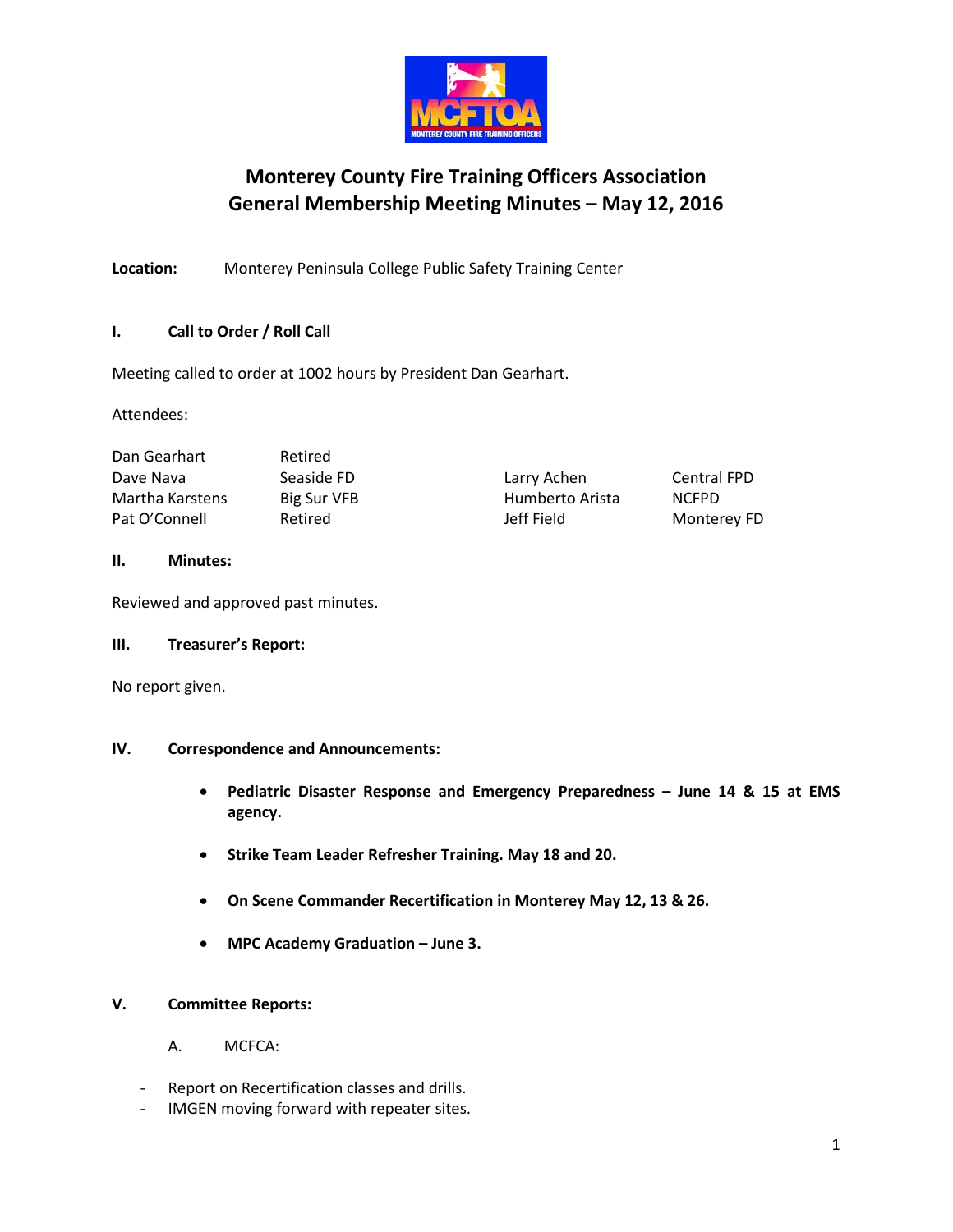- EMS Day May 20 in Salinas.
- Joint HAZMAT teams awarded grant to replace vehicles.
- Cal Fire and & USFS update on Fire Season Outlook.
- Update on "Remembering Mama" program.
- Approved a new county wide program for a phone app that will assist with CPR and emergency needs – similar to the Post Point program.
- Salinas Fire academy graduation on May 20.
- Greenfield chief reported south county Fire Chiefs are under represented. Also, wants future discussion on riders with AMR to Natividad.
- Working with LE on what "scene secure" indicates.
- Mid Coast Fire reduced fuel load in their response area.
- Cal Fire water rescue program is growing.
- Update on Red Cross Smoke Detector Installation program.
- CHP is looking into utilizing Fire frequencies for communications and unified command capabilities.
	- B. Wildland Training:

Dates are June 23, 25, & 27. Application deadline is May 27. Burn site looks good. Crews will be required to bring their own lunches. Check-in packets will be available to agencies participating to have filled out prior to arrival to expedite check-in. Check-in will be at 0830 hours.

C. Programs / Training Classes:

Dave Brown has been approved to receive more money through MPC towards TO's reimbursement.

# **Motion to allow MPC to increase TO's reimbursement for Fire Classes. Humberto, 2nd O'Connell. Approved.**

D. Website:

Steady average of views on the website.

E. California Fire Academy at Monterey Bay / MPC:

No report

F. Mutual Aid Training

No report

#### **VI. Old Business:**

A. Off road driving skills training

April training went well. Two more dates in May.

B. CIMC financial support

Check was written to help purchase lunches for this class, however, Cal Fire handled the lunches. Check was never cashed.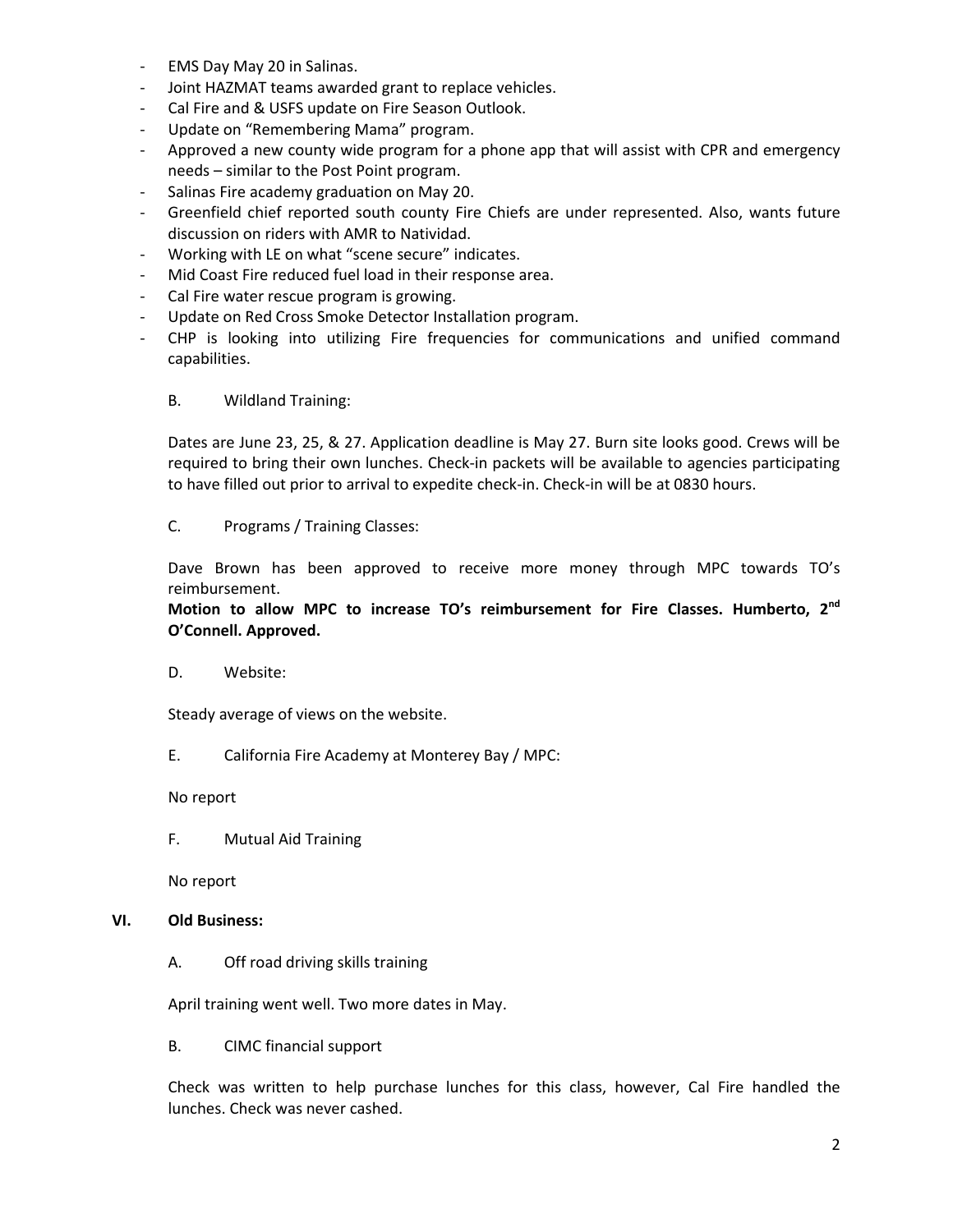#### C. Active shooter drill

Humberto updated that this was the largest multi-agency drill in Monterey County history. There was good communication and collaboration with LE. Working on after action report.

D. Monterey County MCI drill

Tuesday May 17 at Monterey Airport.

E. Fire Library

No report.

#### **VII. New Business:**

No new business.

### **VIII. Good of the Order:**

- $\triangleright$  Future classes with Monterey FD on report writing addressing liability issues.
- $\triangleright$  Future classes with Monterey FD on behavioral issues for Fire personnel.
- $\triangleright$  Future classes with Monterey FD on awareness level with legal marijuana facilities for first responders.
- $\triangleright$  Big Sur BBQ fundraiser on June 11.
- $\triangleright$  Santa Cruz is looking to host an auto extrication class at the Tesla facility in Fremont. Tentative dates are July 18, 19. Need to fill the class with 30 students. More to follow.
- Patrick Moore Monterey County OES is looking to host a ICP/EOC interface class with wildland response. Gearhart to follow up.

#### **IX. Adjournment:**

Meeting adjourned at 1125 hours.

Next meeting:

| Date:     | June 9, 2016                             |
|-----------|------------------------------------------|
| Time:     | 1000 hrs.                                |
| Location: | <b>MPC Public Safety Training Center</b> |

Minutes prepared by: D. Nava June 7, 2016